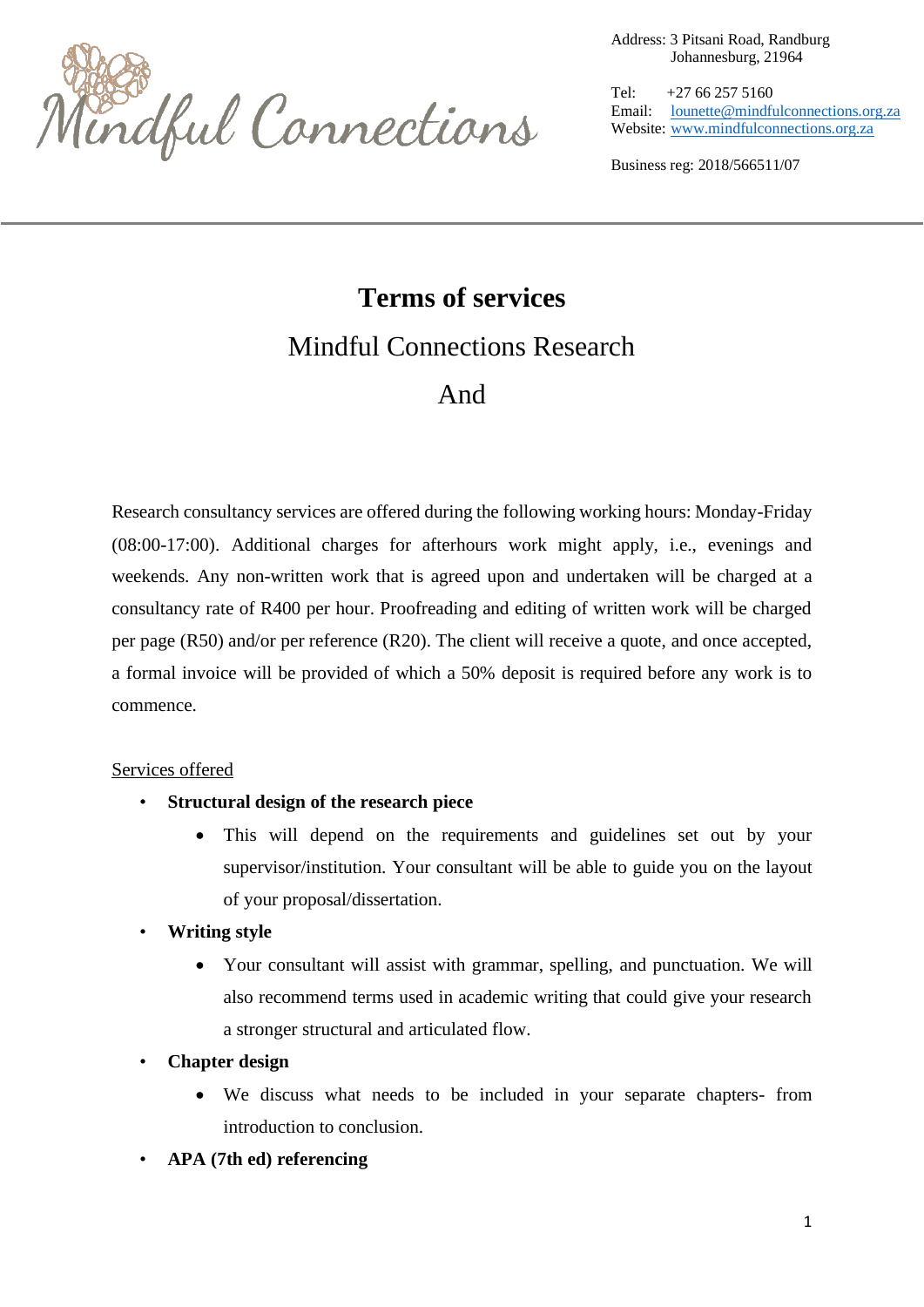- Your consultant will cross check your in-text referencing and reference list (bibliography) according to APA style 7th edition. Incorrect use of APA will be corrected, and missing references will be highlighted.
- **Consulting supervisory notes and recommendations**
	- We will discuss how we can implement the recommendations that were made by your supervisor/readers. These comments will be address as part of written work on the document itself.
- **Data methods and design** 
	- Discussion on the structure of the Method chapter, subtitles, and what to include in each.
- **Statistical analysis** 
	- We can assist you with data construction/cleaning and running analyses on SPSS. How and what inferential statistical test to use to answer your research question.
- **Constructing survey/interview itinerary** 
	- Here we provide guidance on how to construct interview questions based on your literature review.
- **Ethics (application and compliance)** 
	- Review of ethics application and/or feedback of ethical clearance.
- **Qualitative analysis**
	- Your consultant can assist on guiding you with a thematic map. We also transcribe interviews at R11.00 per audio minute.
- **Literature searches** 
	- We can assist in building your literature review by providing you with research articles (pdf) around your research topic.
- **Project management**
	- Your consultant will guide you through the entire process of starting your research proposal till the final submission. We will help you manage your time, given the deadlines provided, to ensure your writing of each chapter is effectively managed.